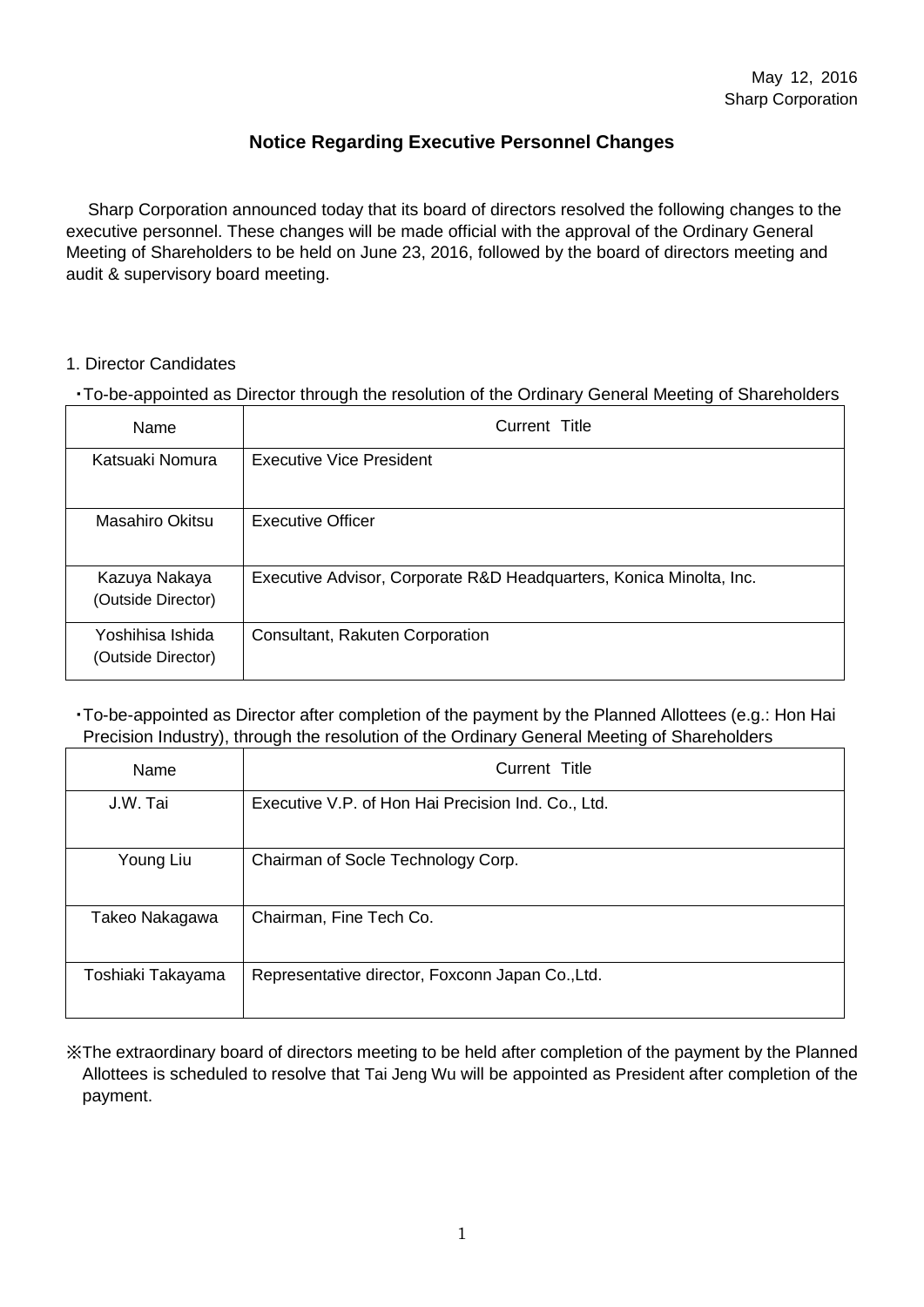#### 2. Reappointed Candidates

| Name               | Current Title                                                 |  |
|--------------------|---------------------------------------------------------------|--|
| Kozo Takahashi     | President & Chief Executive Officer                           |  |
| Yoshisuke Hasegawa | Representative director and Senior Executive Managing Officer |  |

## ※Kozo Takahashi is to be reappointed as of June 23. However, he is scheduled to retire from director after completion of the payment by the Planned Allottees (e.g.: Hon Hai Precision Industry).

### 3. Retiring Directors

| Name                   | Current Title                           |
|------------------------|-----------------------------------------|
| Shigeaki Mizushima     | Director, Chairman                      |
| Yoshihiro Hashimoto    | Director and Executive Managing Officer |
| Yumiko Ito             | Director and Executive Managing Officer |
| Akihiro Hashimoto      | Director and Executive Managing Officer |
| <b>Tsutomu Handa</b>   | Director and Executive Managing Officer |
| Satoshi Sakakibara     | Director and Executive Officer          |
| Makoto Kato            | <b>Outside Director</b>                 |
| Shigeo Ohyagi          | <b>Outside Director</b>                 |
| Mikinao Kitada         | <b>Outside Director</b>                 |
| <b>Masahiro Sumita</b> | <b>Outside Director</b>                 |
| Shinichi Saito         | <b>Outside Director</b>                 |

### 4. Retiring Audit & Supervisory Board Members

| Name               | Current Title                    |
|--------------------|----------------------------------|
| Yoichiro Natsuzumi | Audit & Supervisory Board Member |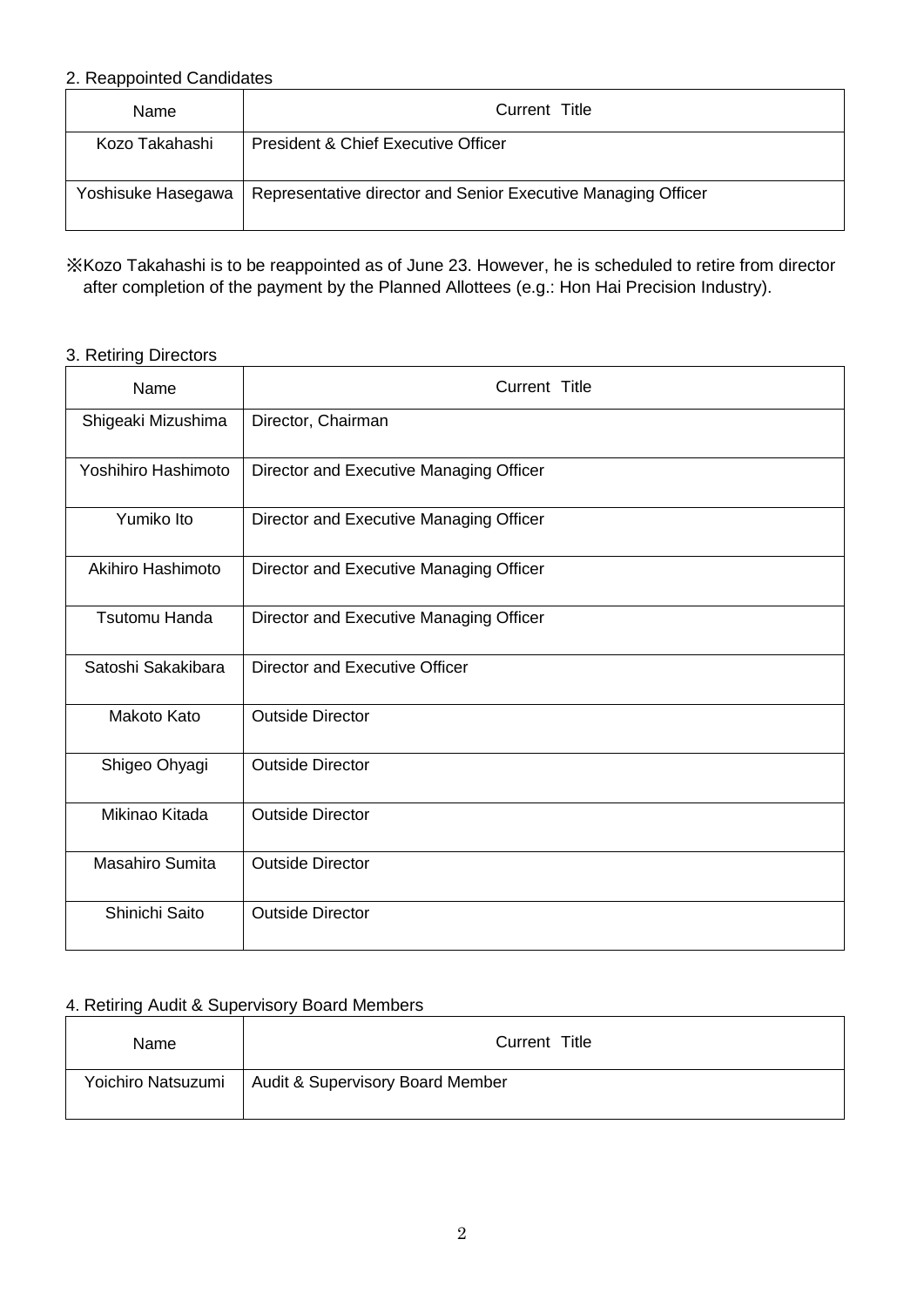Reference: Directors and Audit & Supervisory Board Members (to be effective June 23)

|                                                       | Name               |
|-------------------------------------------------------|--------------------|
| Director                                              | Kozo Takahashi     |
|                                                       | Katsuaki Nomura    |
|                                                       | Yoshisuke Hasegawa |
|                                                       | Masahiro Okitsu    |
|                                                       | Kazuya Nakaya      |
|                                                       | Yoshihisa Ishida   |
| <b>Audit &amp; Supervisory</b><br><b>Board Member</b> | Yujiro Nishio      |
|                                                       | Shuzo Fujii        |
|                                                       | Masuo Okumura      |
|                                                       | <b>Tohru Suda</b>  |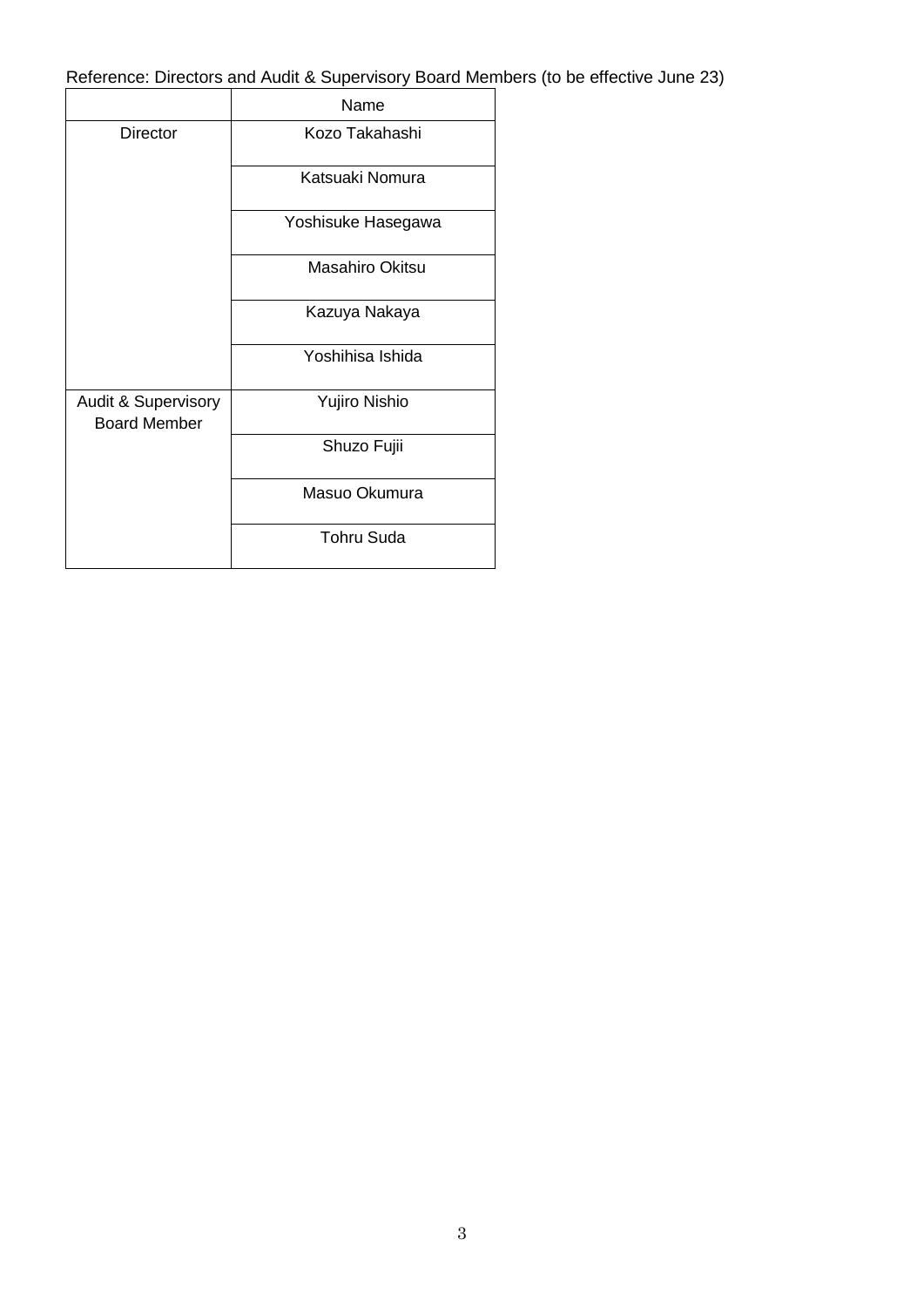# **Biography**

Biography of Director Candidate

| Name          | Katsuaki Nomura  |                                                                     |
|---------------|------------------|---------------------------------------------------------------------|
| Date of Birth | February 7, 1957 | (age 59)                                                            |
| Career        | 1981<br>April    | Joined Sharp Corporation                                            |
|               | October 2009     | Group General Manager, Audio-Visual Systems Administration<br>Group |
|               | 2010<br>April    | <b>Executive Officer;</b>                                           |
|               |                  | Group General Manager, Corporate Accounting and Control<br>Group    |
|               | 2010<br>June     | Director; Executive Officer;                                        |
|               |                  | Group General Manager, Corporate Accounting and Control             |
|               |                  | Group                                                               |
|               | 2011<br>October  | Director; Executive Managing Officer;                               |
|               |                  | General Manager, Corporate Strategy;                                |
|               |                  | Group General Manager, Corporate Accounting and Control<br>Group    |
|               | 2012<br>April    | Director; Executive Officer;                                        |
|               |                  | Group Deputy General Manager, Large Liquid Crystal Display          |
|               |                  | <b>Business Group</b>                                               |
|               | 2012<br>June     | Chairman;                                                           |
|               |                  | <b>Sharp Display Products Corporation</b>                           |
|               |                  | (Sakai Display Products Corporation) (In the Present)               |
|               | 2016<br>April    | Executive Vice President, Sharp Corporation;                        |
|               |                  | Head of Accounting and Finance Group (In the Present)               |
| Sharehold     | 16,795           |                                                                     |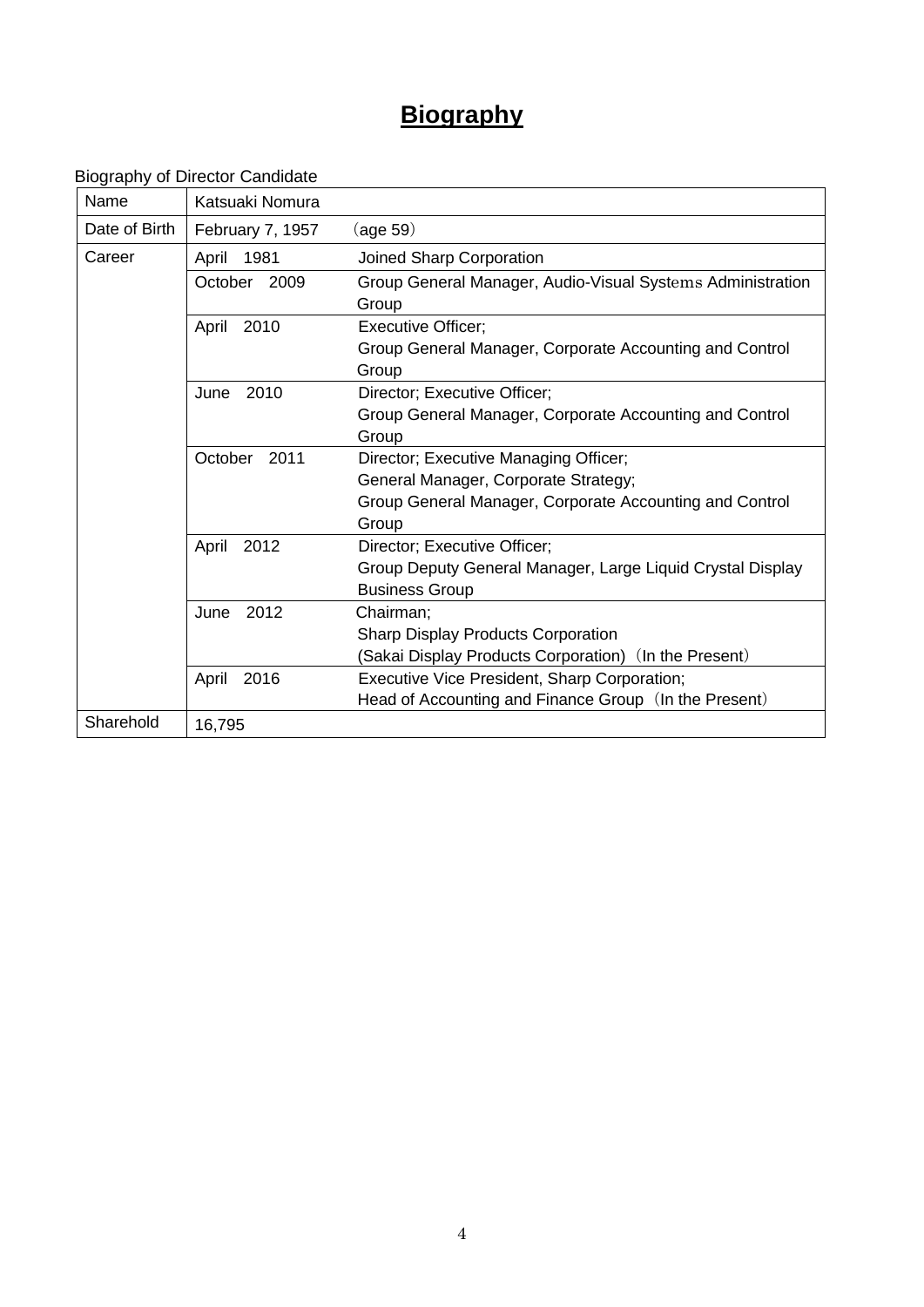| Name          | Masahiro Okitsu |                                                                                                                                                               |
|---------------|-----------------|---------------------------------------------------------------------------------------------------------------------------------------------------------------|
| Date of Birth | August 3, 1957  | (age 58)                                                                                                                                                      |
| Career        | 1980<br>April   | Joined Sharp Corporation                                                                                                                                      |
|               | 2005<br>October | President, Shanghai Sharp Electronics Co., Ltd.                                                                                                               |
|               | 2009<br>March   | Health and Environment Systems Group;<br>Division General Manager, Laundry Systems Division                                                                   |
|               | 2010<br>October | Health and Environment Systems Group;<br>Division General Manager, Air Conditioning Systems Division                                                          |
|               | 2011<br>October | Group Deputy General Manager, Health and Environment<br>Systems Group; Division General Manager,<br>Air Conditioning Systems Division                         |
|               | April<br>2013   | <b>Executive Officer:</b><br>General Manager, Health and Environment Business;<br>Division General Manager, Health and Environment<br><b>Systems Division</b> |
|               | October<br>2015 | <b>Executive Officer;</b><br>Executive Vice President of Consumer Electronics Company;<br>Head of Health and Environment Systems Division<br>(In the Present) |
| Sharehold     | 27,226          |                                                                                                                                                               |

| Name          | Kazuya Nakaya      |                                                                                                                                                                                                             |
|---------------|--------------------|-------------------------------------------------------------------------------------------------------------------------------------------------------------------------------------------------------------|
| Date of Birth | September 14, 1956 | (age 59)                                                                                                                                                                                                    |
| Career        | June 2006          | Director, Member of the board, Director of Storage Products<br><b>Business Unit,</b><br>Panasonic Shikoku Electronics Co., Ltd.<br>(Panasonic Healthcare Company Co., Ltd.)                                 |
|               | 2008<br>June       | <b>Executive Managing Director, Device Business</b>                                                                                                                                                         |
|               | 2009<br>April      | Executive Managing Director, Healthcare Business & Business<br>Development / Corporate Planning and Corporate<br>Communication<br>Concurrent: Project Leader, Commercialization of medical<br>robot Project |
|               | 2012<br>June       | Senior Managing Director, All Healthcare Business /<br>Corporate Planning and Corporate Communication                                                                                                       |
|               | April<br>2014      | Corporate Officer, Panasonic Healthcare Holdings Co., Ltd;<br>Representative Director, Senior Corporate Executive Officer /<br>Chief Technical Officer, Panasonic Healthcare Co., Ltd.                      |
|               | October<br>2015    | Executive Advisor, Business Development Headquarter,<br>Konica Minolta, Inc.                                                                                                                                |
|               | April<br>2016      | Executive Advisor, Corporate R&D Headquarters,<br>Konica Minolta, Inc. (In the Present)                                                                                                                     |
| Sharehold     | 2000               |                                                                                                                                                                                                             |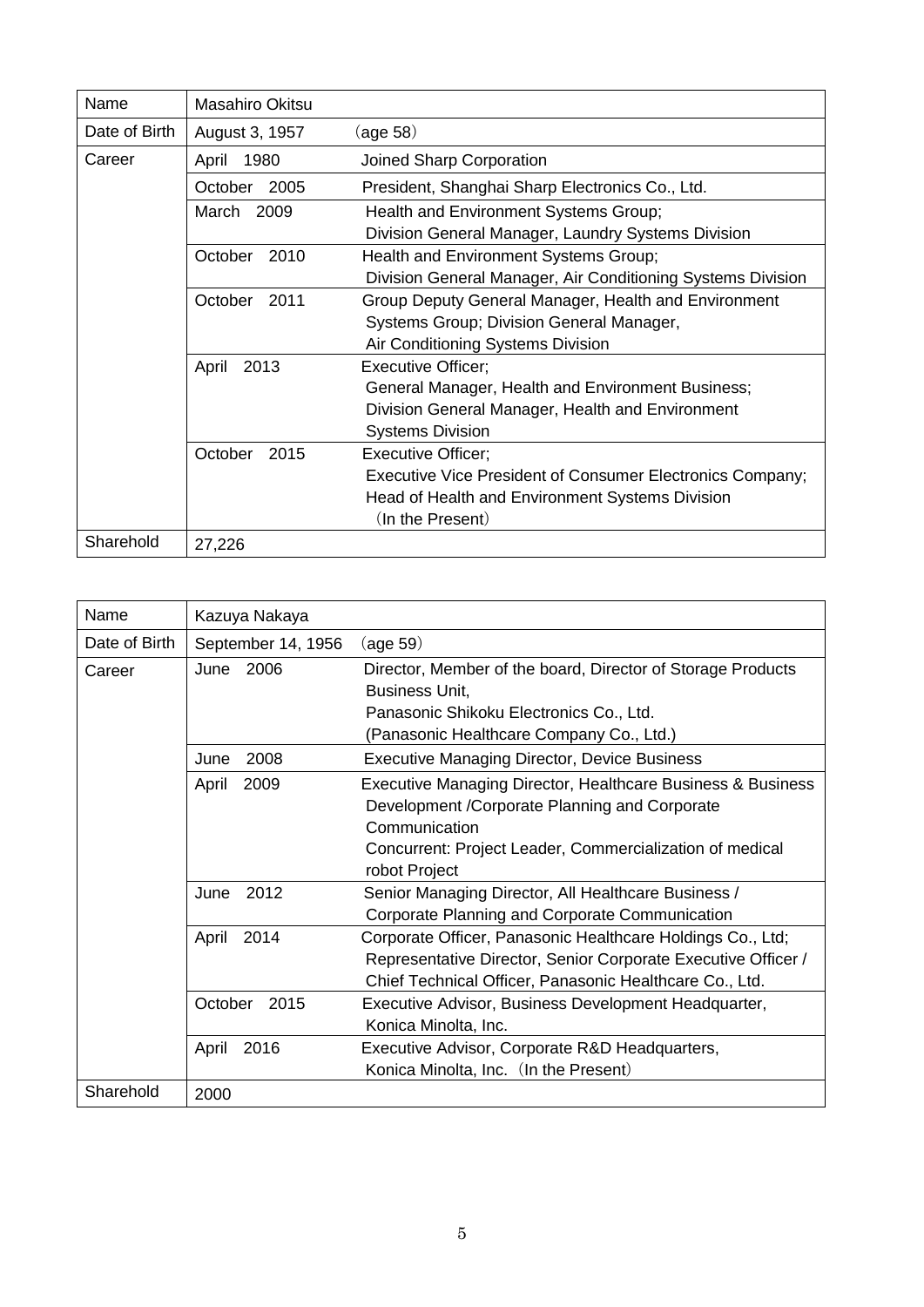| Name          | Yoshihisa Ishida  |                                                         |
|---------------|-------------------|---------------------------------------------------------|
| Date of Birth | November 5, 1959  | (age 56)                                                |
| Career        | 2006<br>June      | SVP, Corporate Executive, Sony Corporation              |
|               | 2011<br>September | Deputy CEO & EVP, Member of the Board of Directors,     |
|               |                   | Sony Ericsson Mobile Communications AB Group Executive, |
|               |                   | Sony Corporation                                        |
|               | 2012<br>February  | Member of the Board of Directors,                       |
|               |                   | Sony Mobile Communications Inc.                         |
|               | July<br>2015      | Consultant, Rakuten Corporation (In the Present)        |
|               | 2015<br>September | Advisor, SILK LABS (In the Present)                     |
|               | November<br>2015  | Consultant, LG Display Japan Co. Ltd. (In the Present)  |
| Sharehold     | 0                 |                                                         |

| Name          | J.W. Tai          |                                                             |
|---------------|-------------------|-------------------------------------------------------------|
| Date of Birth | September 3, 1951 | (aq e 64)                                                   |
| Career        | 1986<br>July      | Joined Hon Hai Precision Ind. Co., Ltd.                     |
|               | 2001<br>July      | Corporate Director Representative of Hon Hai Precision Ind. |
|               |                   | Co., Ltd. (In the Present)                                  |
|               | 2004<br>July      | Executive V.P. of Hon Hai Precision Ind. Co., Ltd.          |
|               |                   | (In the Present)                                            |
|               | 2009<br>July      | Director of Eson Precision Ind. Co., Ltd. (In the Present)  |
|               | 2012<br>July      | Corporate Director Representative of Fitipower Integrated   |
|               |                   | Technology Inc. (In the Present)                            |
| Sharehold     | 0                 |                                                             |

| Name          | Young Liu     |                                                                                       |
|---------------|---------------|---------------------------------------------------------------------------------------|
| Date of Birth | March 2, 1956 | (age 60)                                                                              |
| Career        | 1988<br>June  | Founded Young Microsystem Corp.                                                       |
|               | 1995<br>May   | Founded ITE Tech. Inc.                                                                |
|               | February 1997 | Founded ITEX Corp.                                                                    |
|               | 2003<br>July  | General Manager of Princeton Technology Corp.                                         |
|               | March 2007    | Special Assistant to the CEO of Hon Hai Precision Ind. Co. Ltd.                       |
|               | 2007<br>June  | Chairman of Fu Tai Kang Electronics Development (YanTai)<br>Ltd. (In the Present)     |
|               | May<br>2010   | General Manager of B sub-group of Hon Hai Precision Ind. Co.<br>Ltd. (In the Present) |
|               | May<br>2014   | Chairman of Socle Technology Corp. (In the Present)                                   |
|               | April<br>2015 | Chairman of Big Innovation Company Ltd. (In the Present)                              |
| Sharehold     | 0             |                                                                                       |